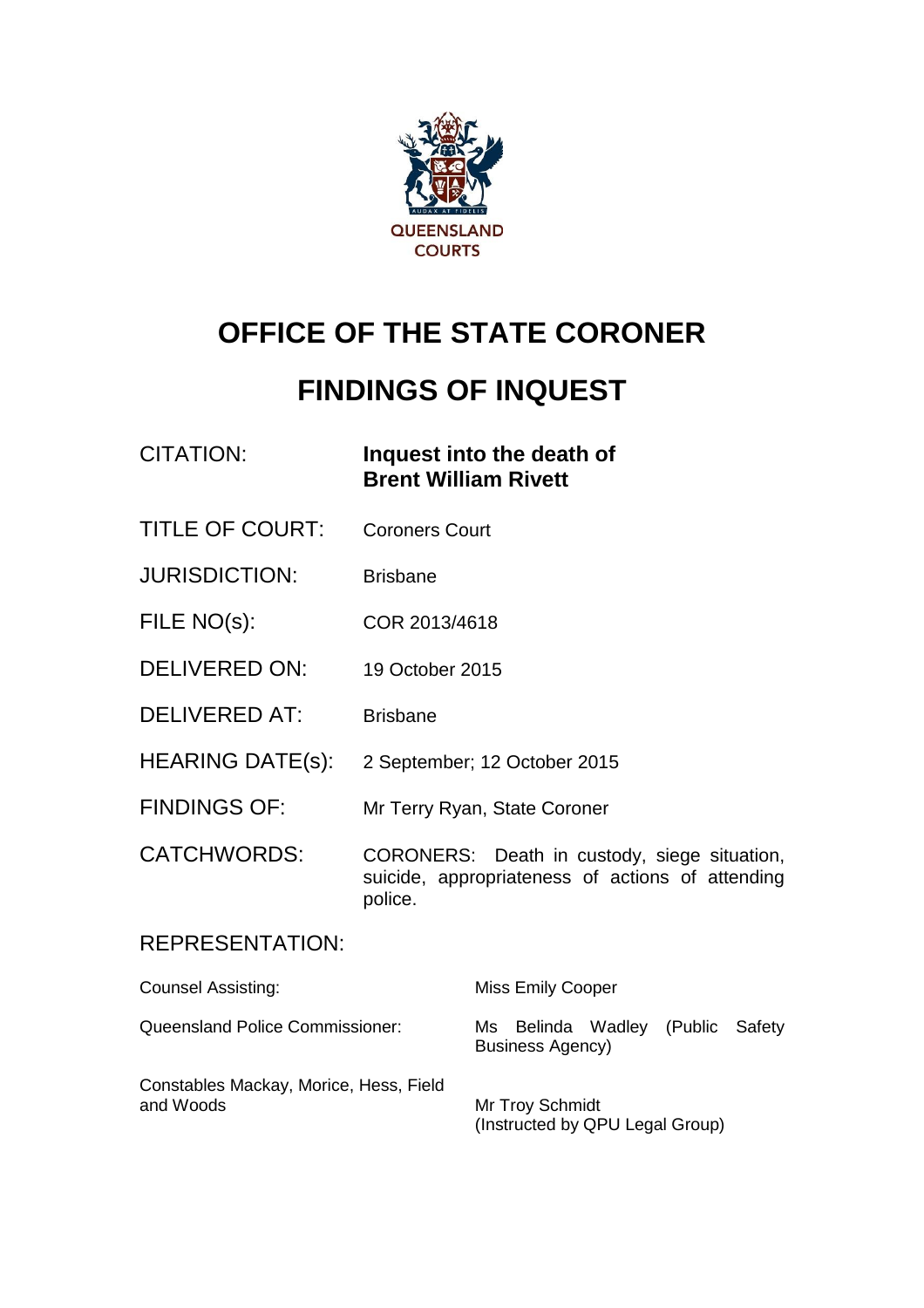## **Table of Contents**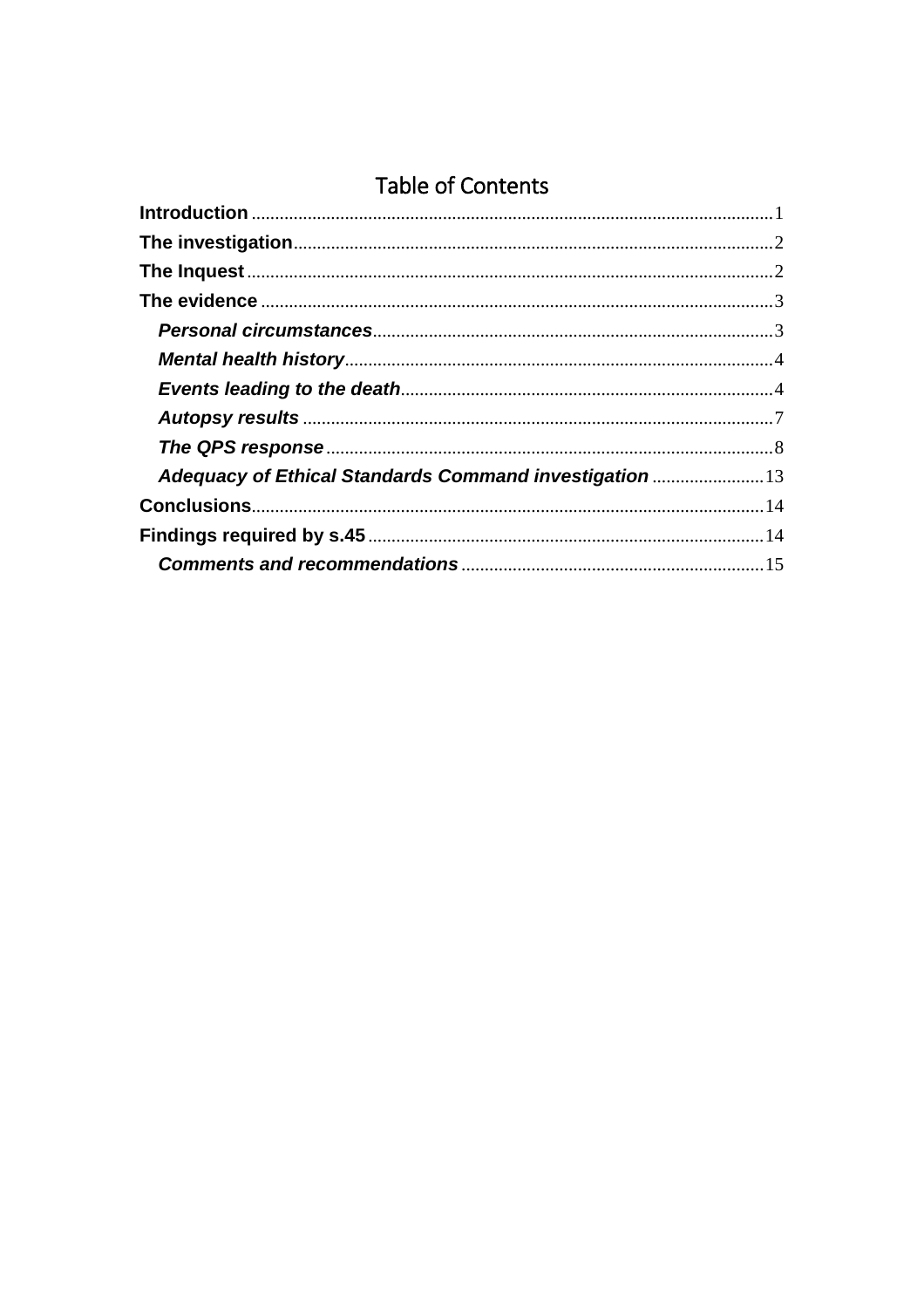## <span id="page-2-0"></span>**Introduction**

- 1. On Boxing Day morning 2013, Brent William Rivett boarded a train from Wynnum Central to the City at 6:43 am. He then boarded another train to the Northgate Station, where he arrived at 8:23 am. He carried a shopping bag, a backpack and another small bag. These contained six sets of handcuffs, three gags and a bottle of chloroform. The backpack also contained a hunting knife, a sawn off double-barrel shotgun and approximately 20 shotgun cartridges. He also carried with him a handmade card from his son, then aged eight years.
- 2. It was a thirty-minute walk from the Northgate Station to the residence of the ENW family, who were known to Mr Rivett. He had previously been a guest at the residence. The family consisted of Mr and Mrs ENW and their teenage daughter. They had lived at this address for over eleven years. Mr ENW had also operated a smash repair business in the area for many years.
- 3. It is not clear what Mr Rivett did after leaving the Northgate Station. He arrived at the ENW residence at around 10:55 am and took Mrs ENW and her 13-year-old daughter hostage after placing handcuffs on their wrists and ankles, and a rubber ball-shaped gag in Mrs ENW's mouth.
- 4. Prior to being taken hostage, the daughter was able to call police. After taking an amount of cash, Mr Rivett attempted to leave the residence through the garage door. Police entered through the garage door, as Mr Rivett was about to leave in the family's car. Mr Rivett fired his rifle towards the police and retreated into the house.
- 5. At 11:17 am, a second gunshot was heard, but it was unclear at that time whether anyone had been shot. At approximately 4:15 pm the hostages were extracted from the house via the window of the bathroom they occupied. At around 7:20 pm, and through the use of camera technology, police were able to confirm that Mr Rivett had been shot and was deceased.
- 6. These findings:
	- confirm the identity of the deceased person, how he died, the place and medical cause of his death;
	- describe the circumstances leading up to the death;
	- consider the appropriateness of the actions and decisions made by police on the day of the death; and
	- consider the adequacy of the police investigation into the death.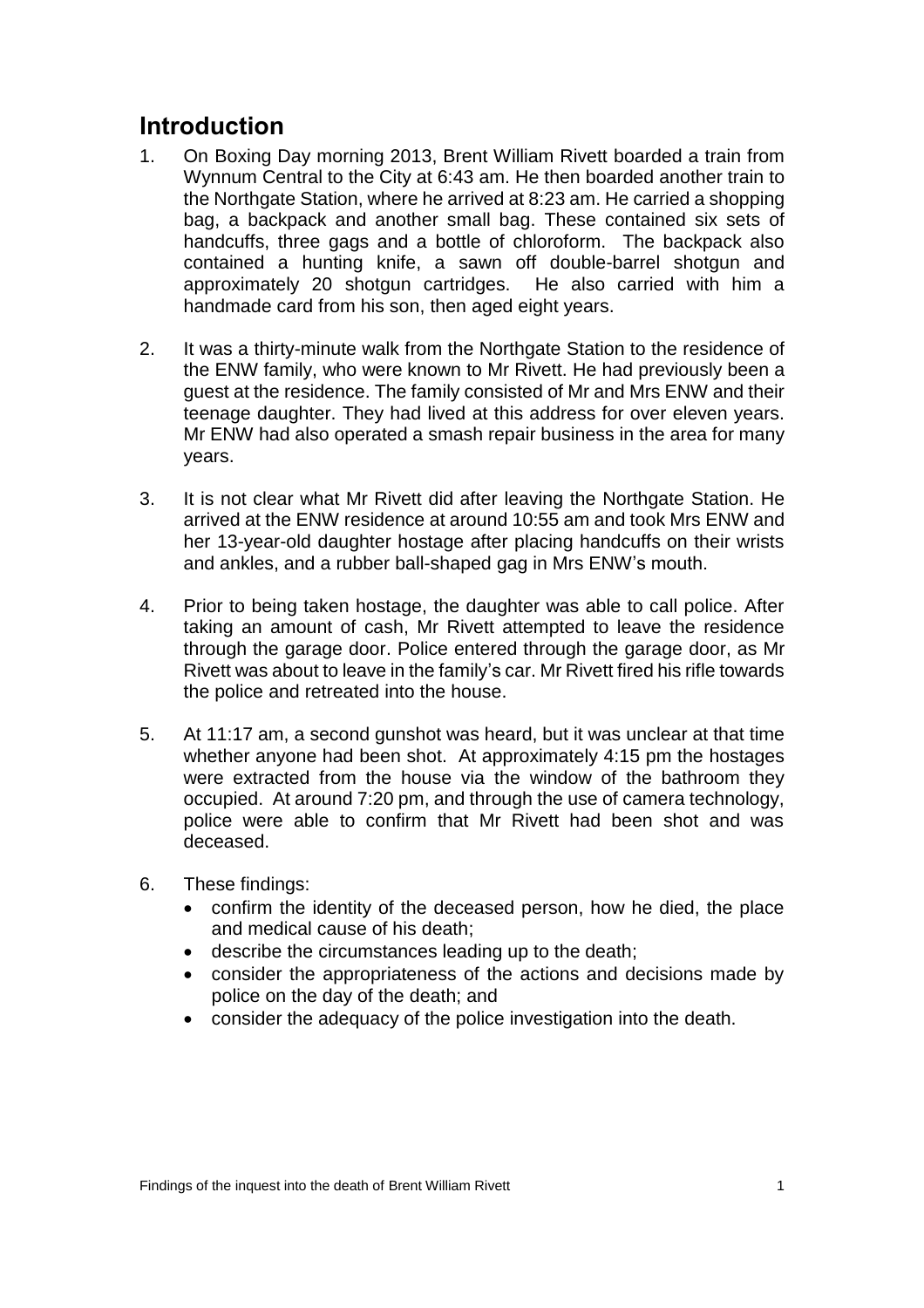## <span id="page-3-0"></span>**The investigation**

- 7. Detective A/Senior Sergeant Paul Browne from the Queensland Police Service (QPS) Ethical Standards Command (ESC) conducted an investigation into the circumstances leading to the death of Mr Rivett.
- 8. Upon being notified of Mr Rivett's death, the ESC attended and an investigation ensued. The investigation was informed by statements and recorded interviews with:
	- the police constables involved;
	- persons who were inside the residence in the lead up to the death;
	- residents of neighbouring properties; and
	- Mr Rivett's family and associates.
- 9. Forensic analysis was conducted and photographs were taken. All of the police investigation material was tendered at the inquest.
- 10. Forensic Pathologist, Dr Philip Storey, conducted an external autopsy examination with partial internal examination. Further photographs were taken during this examination.
- 11. I am satisfied that the investigation was thoroughly and professionally conducted and that all relevant material was accessed. I commend Senior Sergeant Browne for the thoroughness of his report.

### <span id="page-3-1"></span>**The Inquest**

- 12. Mr Rivett's death was reported as a death in custody under the *Coroners Act* 2003. As he died while he was trying to avoid being put into custody, an inquest was mandatory.
- 13. A pre-inquest conference was held in Brisbane on 2 September 2015. Miss Cooper was appointed as counsel to assist me with the inquest. Leave to appear was granted to the Commissioner of Police and the various police constables involved in the first response to the reports that Mrs ENW had been assaulted at her residence.
- 14. The inquest was held in Brisbane on 12 October 2015. All of the statements, records of interview, photographs and materials gathered during the investigation were tendered at the inquest.
- 15. Counsel assisting, Miss Cooper, proposed that all evidence be tendered and that oral evidence be heard from the following witnesses:
	- Detective A/Senior Sergeant Paul Browne
	- Mrs ENW
	- Constable Michelle Hess
	- Constable Christopher Mackay
	- Constable Paula Morice
	- Constable Bridget Woods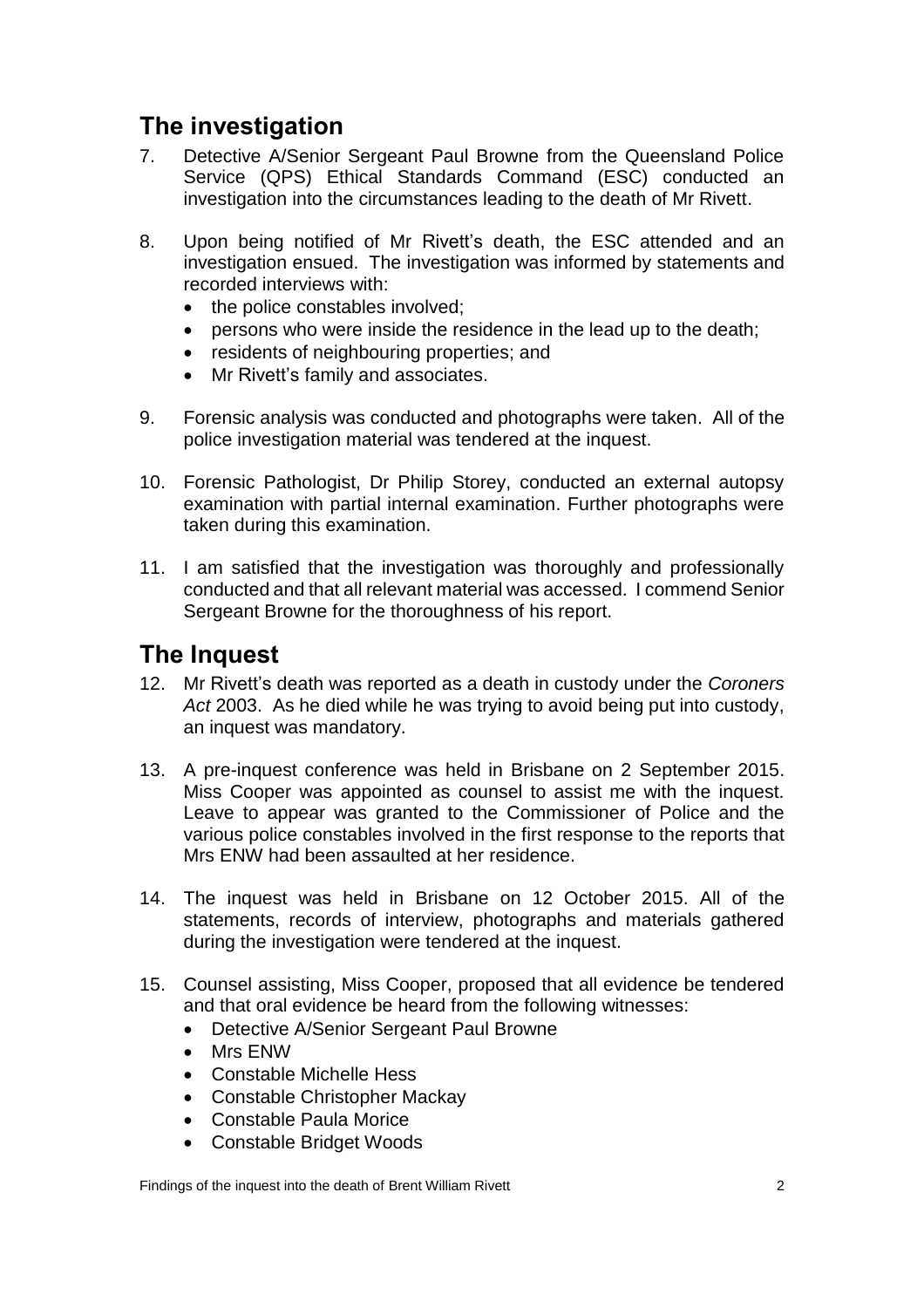- Constable Wade Field
- Inspector Sean Cryer
- 16. I consider that the evidence tendered in addition to the oral evidence heard at the inquest was sufficient for me to make the necessary findings under the *Coroners Act 2003*.

## <span id="page-4-0"></span>**The evidence**

#### <span id="page-4-1"></span>*Personal circumstances*

- 17. Mr Rivett was 45 years of age at the time of his death. He was born in New Zealand in 1968 and moved to Australia with his family in 1979. After he finished high school in Brisbane he started an apprenticeship as an auto-electrician. He had worked in the automotive industry for most of his life. He had no criminal history in Queensland.
- 18. Mr Rivett's marriage to long-term partner, Tracie, ended in 2005. At around the same time as the marriage ended, Mr Rivett commenced a relationship with another woman, CCJ. Together they had a son, who was born in November 2005. However, that relationship ended in 2008 and CCJ moved to Perth with their son in early 2013. Mr Rivett was described by CCJ as an "awesome dad" who, apart from a period surrounding his 2011 admission to hospital, had fortnightly contact with his son until 2012. He met his child support obligations.
- 19. CCJ informed police that Mr Rivett had frequently queried whether he was the father of their child but she had always assured him that he was. She was not aware that he had ever been to Perth to see his son.
- 20. In August 2013, Mr Rivett experienced another relationship break down. This relationship had commenced in 2009-2010. His partner, Kristine, told police that he was becoming increasingly distant and she ended the relationship after seeing an entry for a purchase from an American gun website. However, there is no evidence that this was the source of the shotgun Mr Rivett used on 26 December 2013.
- 21. Mr Rivett also left his job at Pacific Rim Trading in November 2013, and was subsequently unemployed. After leaving his job he travelled by train to Cairns on 16 November 2013 to visit friends. He returned to Brisbane on 7 December 2013 on a commercial airline and lived in motels at Northgate and Wynnum from 10 to 26 December 2013. Bank records indicated that he was quickly exhausting the proceeds of his savings account.
- 22. Mr Rivett had not contacted his immediate family for over two years prior to the time of his death. His ten-year-old son, mother, brother and sister survived him. Mr Rivett's brother attended the inquest, and I extend to his family my condolences.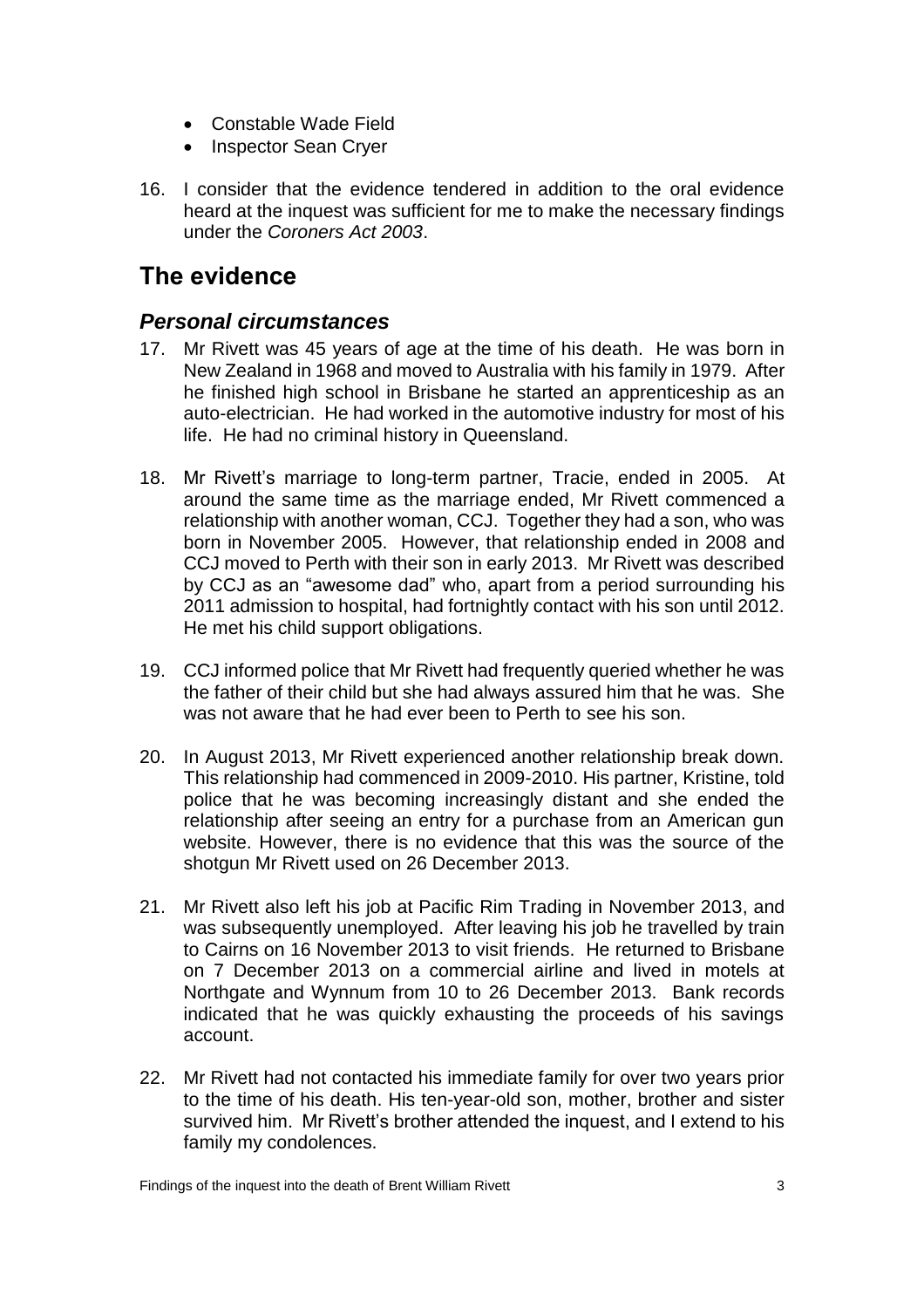- 23. Mr and Mrs ENW were acquainted with Mr Rivett as a result of his involvement in the automotive industry. Mr Rivett had worked for many years in a business at Sandgate Road, Virginia, which supplied second hand parts to the smash repair business operated by Mr ENW.
- 24. They had also socialised together with Mr Rivett and CCJ at a local bowls club and hotel. They had visited each other's homes. Although he had previously visited the ENW family residence on a number of occasions, the family had not seen or heard from Mr Rivett for some 4-6 years.

#### <span id="page-5-0"></span>*Mental health history*

- 25. I was provided with Mr Rivett's medical records from the Prince Charles Hospital (PCH) and these were tendered at the inquest. Those records confirmed that Mr Rivett's recorded mental health history related to one episode, which occurred in April 2011.
- 26. That episode saw Mr Rivett being admitted to the PCH under an Emergency Examination Order on 13 April 2011. He had been listed as a missing person, and was subsequently found by police at a roadhouse at Nudgee with a noose and handcuffs in his possession.
- 27. Mr Rivett was admitted to the PCH mental health ward for two days. There he told hospital staff that he had recently had a relationship breakdown. He had flown to Thailand where he purchased drugs and a gun with the intention of taking his own life. However, he was unable to carry out his plan and returned to Queensland.
- 28. When he was discharged on 15 April 2011, Mr Rivett was noted to have found temporary accommodation with a friend and had been offered a job. He was given advice about linking with a General Practitioner and to continue on the anti-depressant, Mirtazapine, for another six months.
- 29. On 27 April 2011, the PCH followed up with Mr Rivett's GP, Dr Anand Patel and were informed that Mr Rivett had presented for his follow up appointment. He had been provided with details for the Bayside Community Health Service if he wished to engage with that service. As a result of this follow up, Mr Rivett's case was closed to the PCH. It appears that he chose not to engage with services on his return to Wynnum.
- 30. Apart from this admission to the PCH in 2011, there was no other documented mental health history.

#### <span id="page-5-1"></span>*Events leading to the death*

31. The events of Thursday, 26 December 2013 were detailed over the course of the inquest. Mrs ENW was the only family member to give evidence. I did not consider it appropriate or necessary to require her daughter (now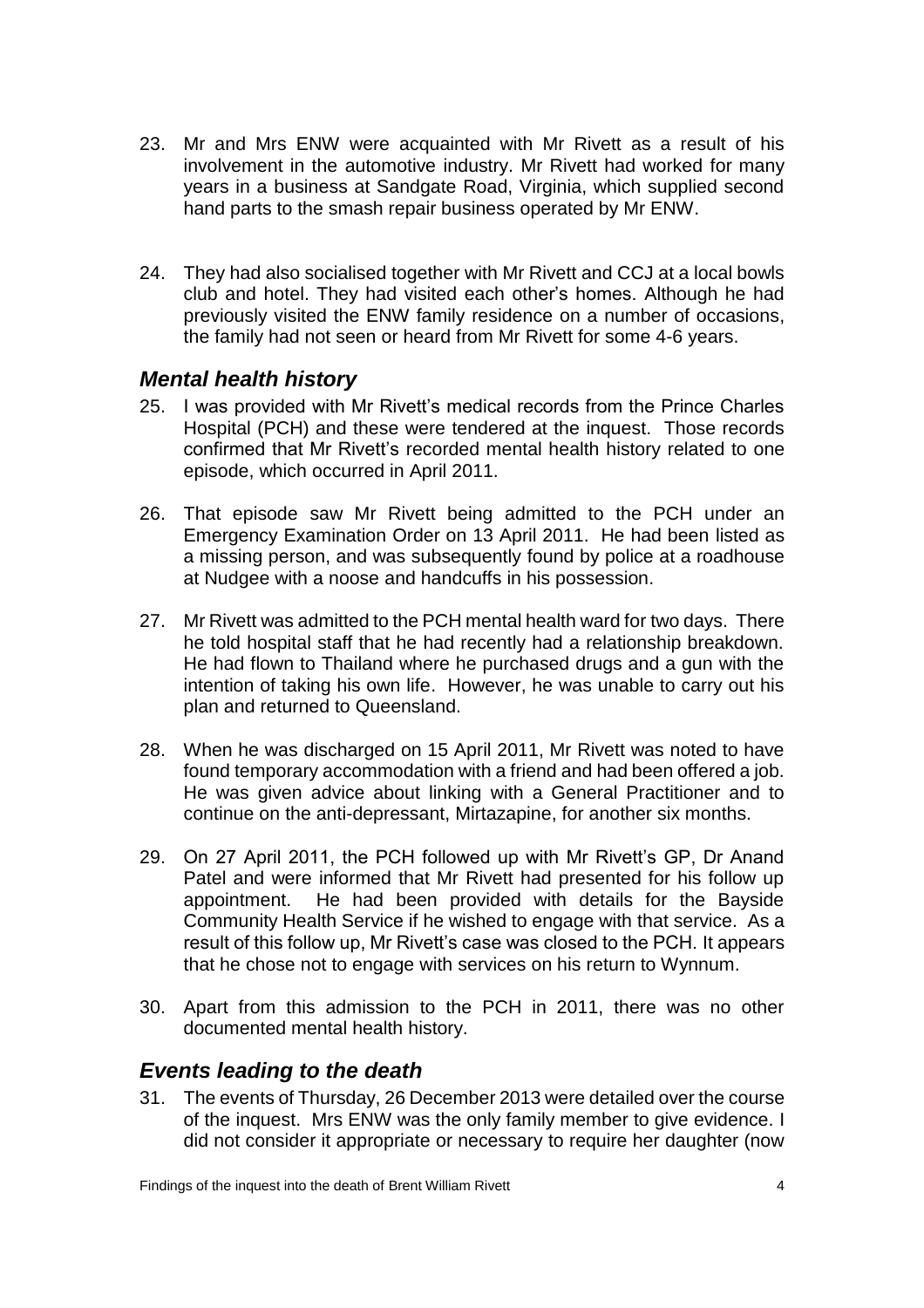aged 15 years) to give evidence about what must have been a terrifying experience over and above that contained in her statement to the QPS. I commend Mrs ENW and her daughter for their courage and composure in the circumstances.

- 32. Mr ENW left for work just before 6:00 am, as he needed to finish a number of jobs before the family left for a beach holiday. Given the number of items of restraint Mr Rivett took to the residence, he may have been surprised to find that Mr ENW was not at residence that morning.
- 33. Mrs ENW was at home with her daughter, and she confirmed that at about 9:30 am they went for a run. When they got back, they were cleaning the house and preparing for the family holiday. Mrs ENW went to do some laundry, and recalled that this was at about 10:50 am.
- 34. Mrs ENW gave evidence to the inquest that when she went out to the backyard to hang out the washing, she felt somebody grab her from behind. Mrs ENW could not tell who it was straightaway but told the inquest that Mr Rivett held a knife to her neck.
- 35. At this time, her daughter was inside the house on the second level. She told police she heard screaming from downstairs and the sounds of a struggle. This prompted her to look out into the backyard. She used the home phone to call 000 and after being directed by the operator to go to a room with a lockable door, she went into the bathroom. Her 000 call records that she told police that she had "no idea" who the man was but he was "a big fat man who was about 60" years of age. She said that she was "really scared that he was going to come and get me".
- 36. The sequence of events in the backyard was also confirmed by the statement of a neighbouring 12 year old who witnessed the events from a window overlooking the scene.
- 37. Mr Rivett dragged Mrs ENW backwards into the laundry. She recalled that she was told not to scream, and if she did scream she would be dead. Her arms were pulled behind her back and she felt something like handcuffs being placed on her wrists. She was told to lie on the ground on her stomach. She did so and her ankles were also secured with handcuffs. Mrs ENW told the inquest that it was at this point she was able to get a good look at the person's face, and she identified him as Mr Rivett.
- 38. Mrs ENW asked him what he was doing, and she was told "it's payback time." He sat Mrs ENW up so that she was in the middle of the floor, and it was at this point that Mrs ENW noticed he had a gun. She described it in her evidence as looking like a rifle, but shorter than normal and with two barrels. Mr Rivett showed her the gun was loaded, and said he was "prepared to die today."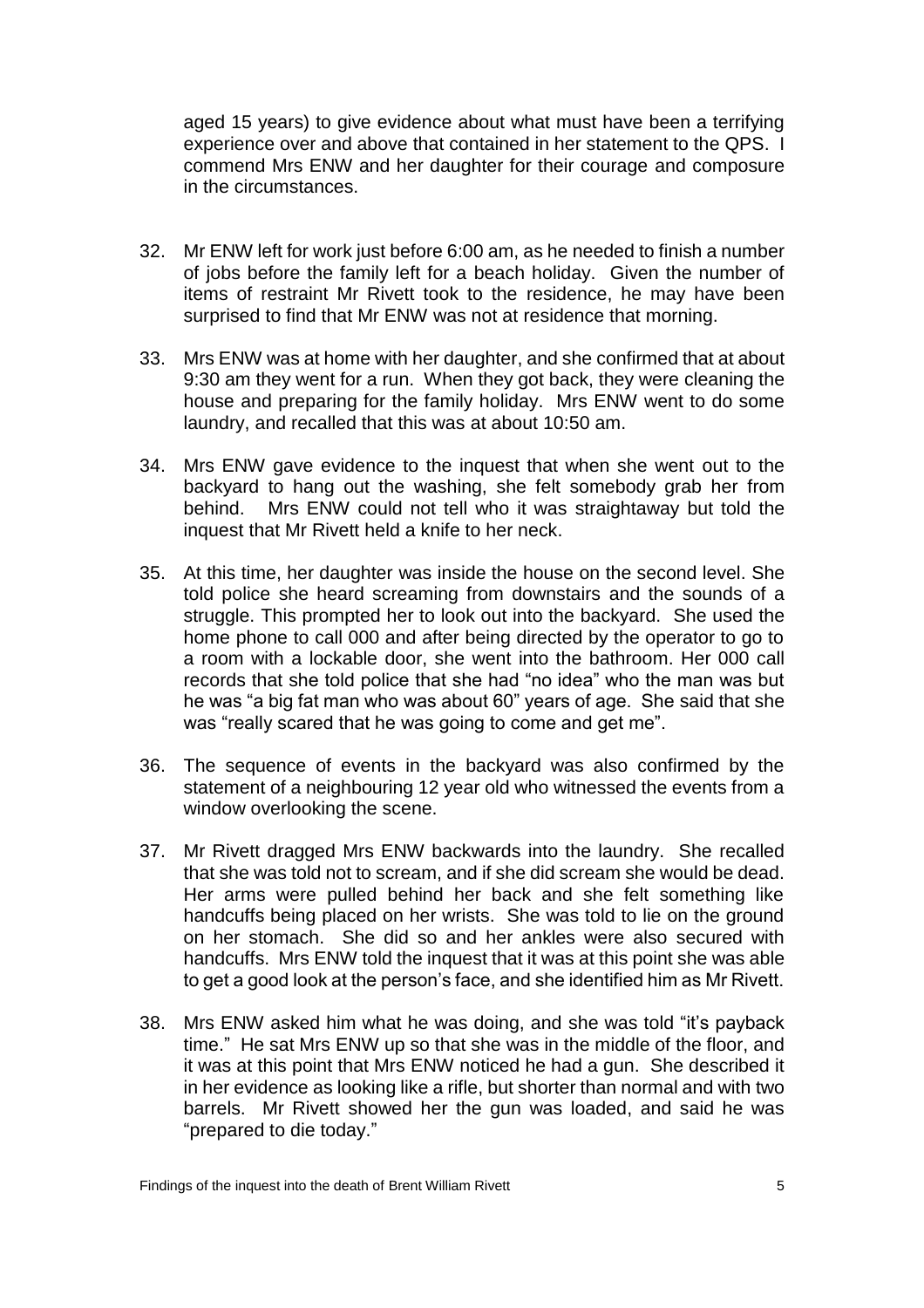- 39. Mr Rivett gagged her mouth, which made it hard to talk but not impossible. When Mr Rivett asked where her daughter was, Mrs ENW said that she shrugged her shoulders. Mrs ENW said that Mr Rivett then started acting erratically and he headed upstairs. She heard a knock on a door, but did not hear anything else.
- 40. Mr Rivett came back downstairs and asked where the safe was. Mrs ENW shook her head and indicated to him that there was some cash in a drawer. Mr Rivett took the cash and then asked her where the keys to the family's car were, and how to get out. Mrs ENW indicated where the car keys were, which also had a remote control for the garage. Mr Rivett used the remote, and walked Mrs ENW over to the garage entry while the garage door was opening. He then left Mrs ENW in the doorway and went back inside the house.
- 41. Mrs ENW gave evidence that, as the garage door opened, she saw police constables begin to enter. She indicated to them to stop and go back, she was trying to mouth the word 'gun'. Mr Rivett then re-appeared, pointed the gun at police but upwards, and let off one shot. The shot struck the windscreen of the QPS van, which was parked only metres away in the driveway.
- 42. Police immediately retreated, and Mr Rivett closed the garage door. He took Mrs ENW upstairs and sat her in a hallway. Mrs ENW then saw him kick the bathroom door open and subsequently heard her daughter screaming.
- 43. During her interview with police, Mrs ENW's daughter confirmed it was at this point in the bathroom that she recognised the man as Mr Rivett, an acquaintance of her father's she not seen for years. Mrs ENW, while still bound, walked to the bathroom and saw her daughter standing in the corner spa with the house phone in her hand. Mr Rivett grabbed her daughter and said she "shouldn't have called the police." He then placed handcuffs on the daughter's wrists and ankles.
- 44. Mr Rivett initially took Mrs ENW and her daughter to the study. He ran around the house locking doors and windows before he walked them to the main bedroom. He then placed them in the ensuite bathroom and told them to "shut up and stay in there."
- 45. Mrs ENW saw him put a backpack, some shotgun cartridges and the stolen cash on the main bed. During her evidence Mrs ENW recalled telling him to take anything he wanted, however, Mr Rivett replied that "it's too late – there's 20 cops outside now". Mrs ENW's daughter also said that after she had pleaded with Mr Rivett not to harm them he indicated that he was going to take the money and leave but that was no longer possible.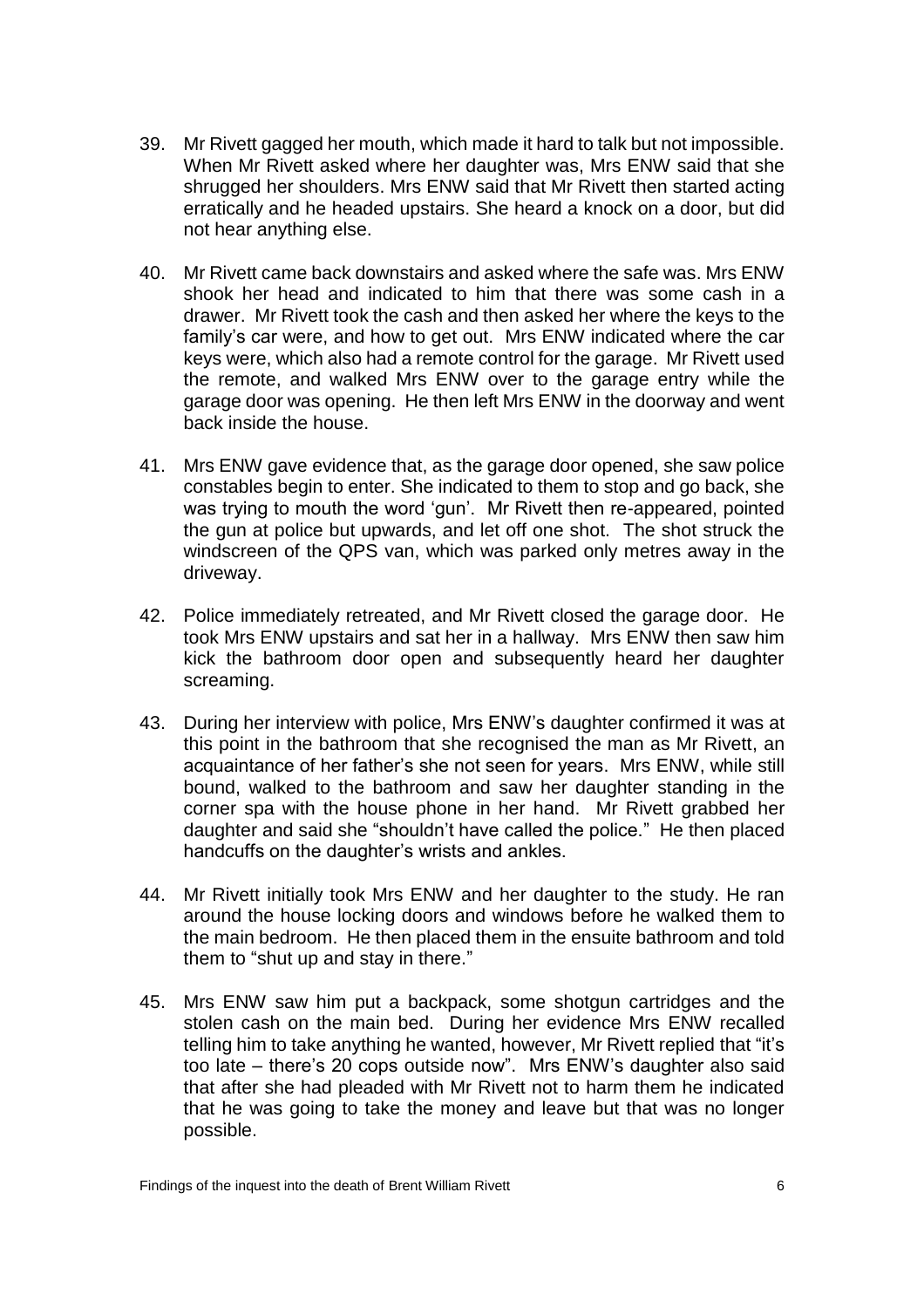- 46. Mr Rivett also said that he had just returned from Perth, where he found out that he was not the father of his son, and implied that Mr ENW was. Her daughter also heard him say "[Mr ENW] needs payback." Mr Rivett then left them in the bathroom, and that is where they stayed until SERT officers extracted them from the residence. At different times he told both hostages that he was not going to kill them.
- 47. Mrs ENW told police that it was about half an hour later that she heard a single gunshot from downstairs, and there were no noises after that. While Mrs ENW recalled a timeframe of a half hour, I am satisfied from hearing other evidence from the attending police, and the 000 call recording that it was only 12 minutes later that the second shot was fired.
- 48. In any event, after the second gunshot and waiting for a considerable period of time, her daughter went to the ensuite bathroom window and signalled to the police outside. Police were later able to enter via the window, and they were extracted from the house and helped down by using a ladder. The time by this stage was just after 4:15 pm.
- 49. Mr Rivett's body was not discovered inside the house until 7:20 pm that evening. Police had been unsure about his status after Mrs ENW and her daughter had been extracted from the residence, and whether the second gunshot had been inflicted on him, or something else in the house. He was found slouched in an armchair in an upstairs bedroom with significant injuries to his head. The sawn off shotgun was on the floor beside the chair. He was confirmed deceased by constables of the Special Emergency Response Team (SERT).

#### <span id="page-8-0"></span>*Autopsy results*

- 50. An external examination along with a partial internal examination (stomach contents) was conducted by experienced Forensic Pathologist, Dr Philip Storey, on 30 December 2013.
- 51. Toxicology testing confirmed the presence of chloroform in both the blood and stomach contents, the presence of which suggests Mr Rivett drank the substance shortly before his death. A small amount of salicylic acid (aspirin) was also detected.
- 52. External examination identified severe traumatic injury to the face with multiple variably sized lacerations involving the forehead, mid-face and mouth. Facial bone fractures were visible through the largest of these. There was a laceration to the rear of the skull and skull fracturing was visible through this. A CT scan of the head identified severe, multiple fragmented fractures to the skull and facial bones. There was severe disorganisation of the base of the skull and the teeth.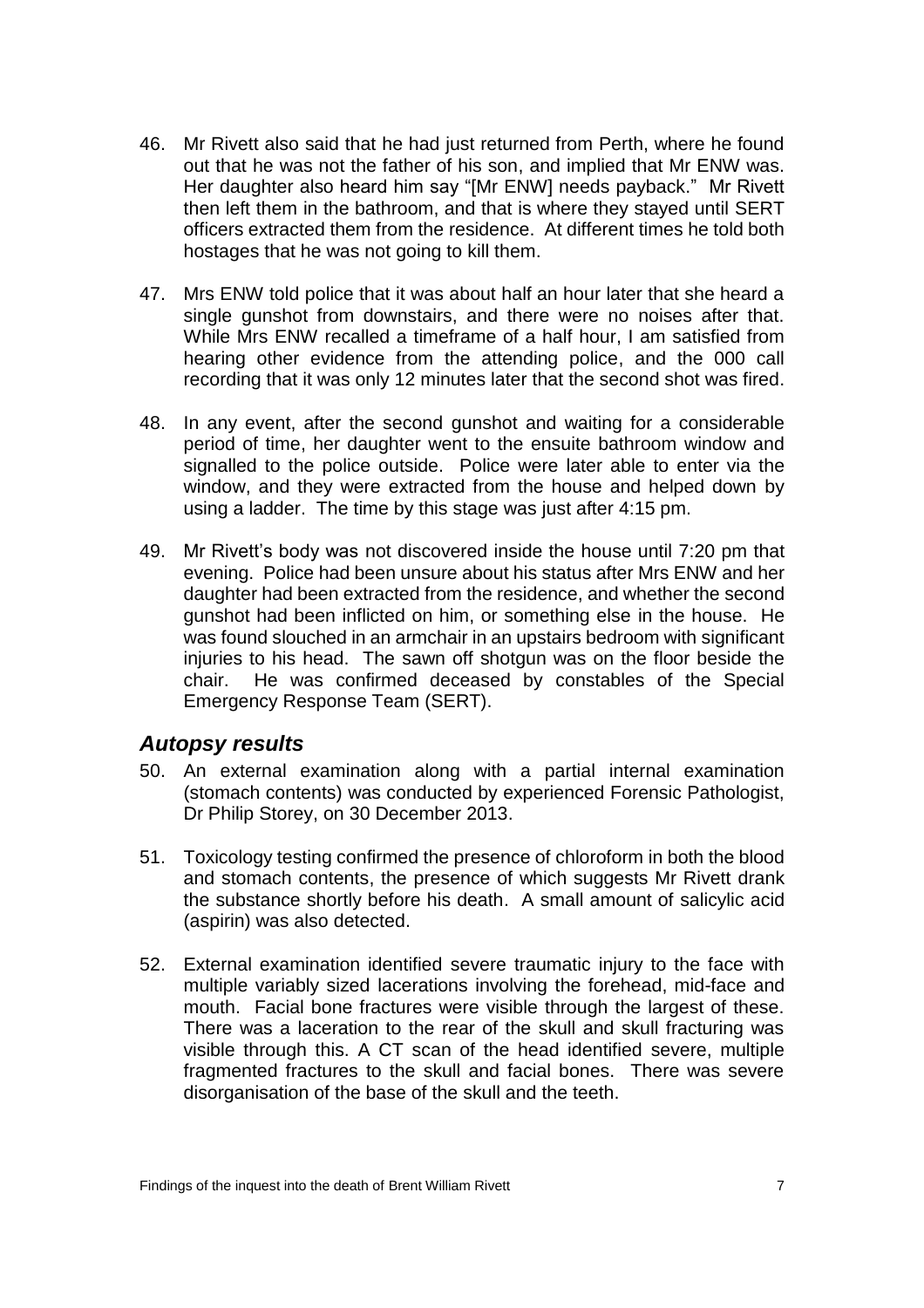- 53. Internal examination confirmed the presence of shotgun injury to the head. The entry site was at the hard and soft palate within the cavity of the mouth. There was severe pulping in the rear of the back of the throat, with associated basal skull fractures. The exit site for at least one pellet was at the rear of the skull with a laceration at the occipital region. The large laceration at the front of the face may have also represented an exit site for at least one pellet.
- 54. Dr Storey explained that a single defined trajectory for the shotgun injury could not be identified because:
	- Each shotgun cartridge contained multiple pellets;
	- There was extensive damage to the base of the skull and the brain with extensive pulping injury; and
	- Multiple pellets were present within the cranial cavity, each of which would have ricocheted irregularly.
- 55. The injuries were classified by Dr Storey as devastating. The relevance of the chloroform to the death was determined to be unclear. The cause of death was formally determined as shotgun wound to the head.

#### <span id="page-9-0"></span>*The QPS response*

- 56. The ESC investigation revealed that the 000 call was made by Mr and Mrs ENW's daughter at 10:57 am. The job was tasked as Code 2 (urgent matters involving injury or present threat of injury to person or property) to a general duties crew who were conducting patrols on Lutwyche Rd, Constables Bridget Woods and Wade Field. A second crew was also tasked, consisting of Constables Michelle Hess, Christopher Mackay and Paula Morice. The Code 2 enabled the officers to proceed under lights and sirens and to engage in urgent duty driving.
- 57. ESC investigators interviewed the constables, and I heard evidence from each of them at the inquest. The versions provided were largely consistent. For that reason that I have summarised the evidence provided as a whole, except for key individual statements.
- 58. The first police units arrived at the residence just at 11:05 am. As the police arrived, they saw the garage door was opening. The crew had parked the QPS van on the driveway of the residence; incorrectly thinking the incident was taking place at a neighbouring property.
- 59. Mrs ENW could be seen with her hands and ankles secured, standing in the far corner of the garage. There were two sedans parked in the garage. Constables Morice and Mackay entered the garage first, followed by Constable Hess. None of the constables was wearing a bulletproof vest, as they were not aware of any risk of firearms at that stage. All constables thought they were entering the scene of a domestic violence incident.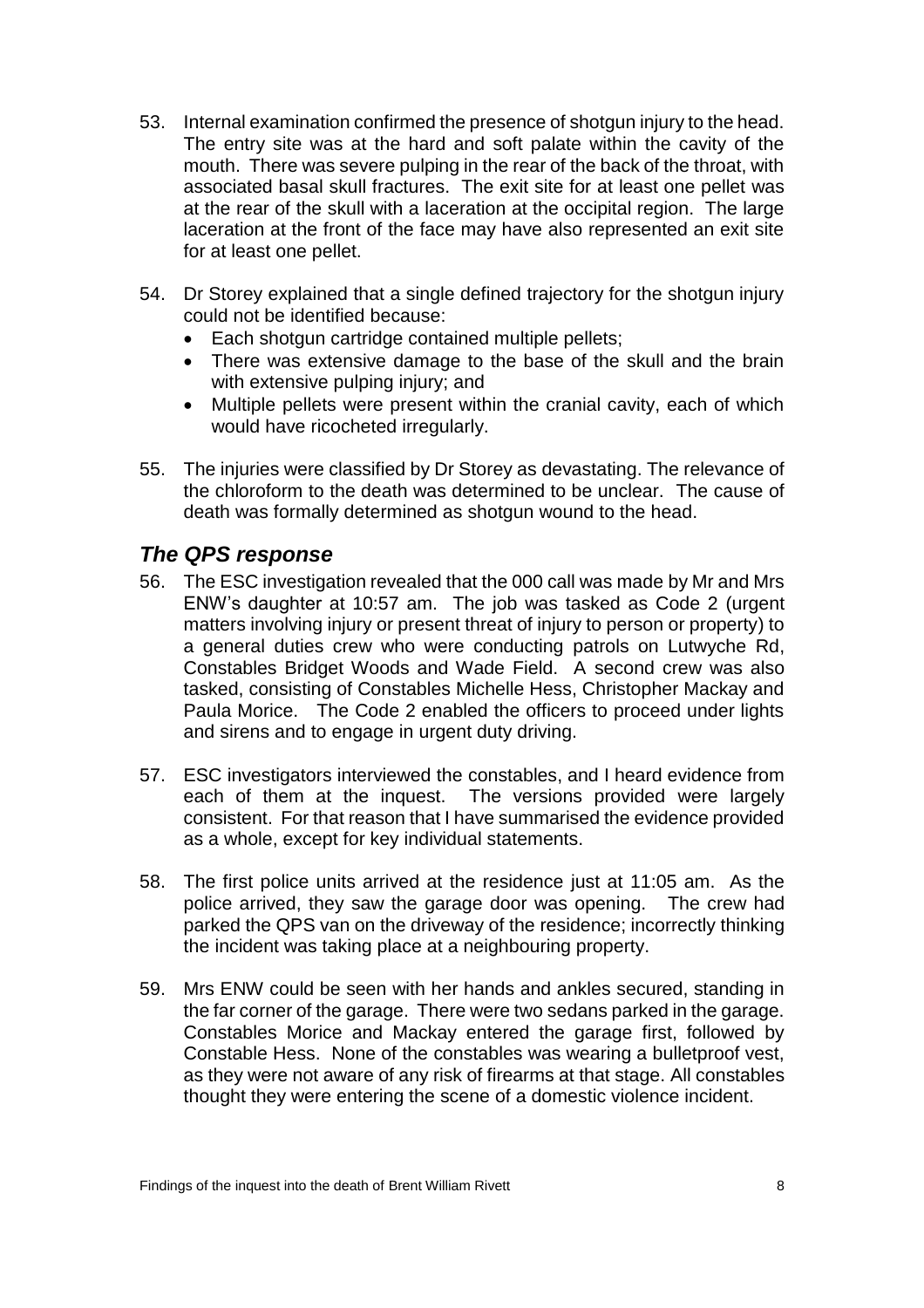- 60. Unfortunately, the attending units were informed by the radio operator "informant advised that there is a man holding his mother on the ground out the back yard". This is what was entered by the call-taker in the CAD log and was misinterpreted by the operator as relating to a man holding his mother down, not the caller's mother. This was clearly not an accurate reflection of the call made by Mr and Mrs ENW's daughter.
- 61. Constable Morice was the first Constable to enter the garage. She saw Mrs ENW standing in the internal doorway at the rear of the garage with a terrified look on her face. She was gagged and unable to speak. Constable Morice then saw movement to the right of Mrs ENW and a double barrel shotgun protruding at hip height from behind the internal door. She was not able to see the person holding the gun. Constable Morice yelled 'gun, gun, gun' and the constables ran from the garage. It was while they were running from the garage that the gun was fired and the shot was heard to hit the windscreen of the QPS van. This was within 10 seconds of booking off at the job location.
- 62. The garage door closed and the constables radioed police communications to advise that shots had been fired and more crews were urgently required. They also established a cordon after initially taking cover along the property boundary.
- 63. Constables Woods and Fields arrived a short time later and saw the first three constables running from the driveway with guns drawn. They put on their ballistic vests and took cover behind their vehicle next to a power pole. Constables Morice, Woods and Field later heard what they thought was a gunshot from inside the residence, but the sound was described as being deep and muffled.
- 64. All first response constables continued to work at the scene until they were relieved at about 2:30 pm. SERT officers had replaced them in the inner cordon at approximately 12:30 pm. They provided statements to ESC investigators before they were able to cease duty. They were not aware that Mr Rivett had taken his own life at the time they gave their statements.
- 65. The sequence and timing of events throughout the first response is helpfully set out by reference to the 000 call made by Mr and Mrs ENW's daughter. I have reproduced that data below:-

| <b>CAD Data</b><br>time: | <b>Call recording</b><br><u>time:</u><br>(commences<br>10:57:14 | <b>Activity:</b>                                              |
|--------------------------|-----------------------------------------------------------------|---------------------------------------------------------------|
| 10:58:17                 | 00:15                                                           | There is a man holding Mum on the ground in the back<br>yard. |
| 10:59:28                 | 01:15                                                           | [child] describes the male person involved.                   |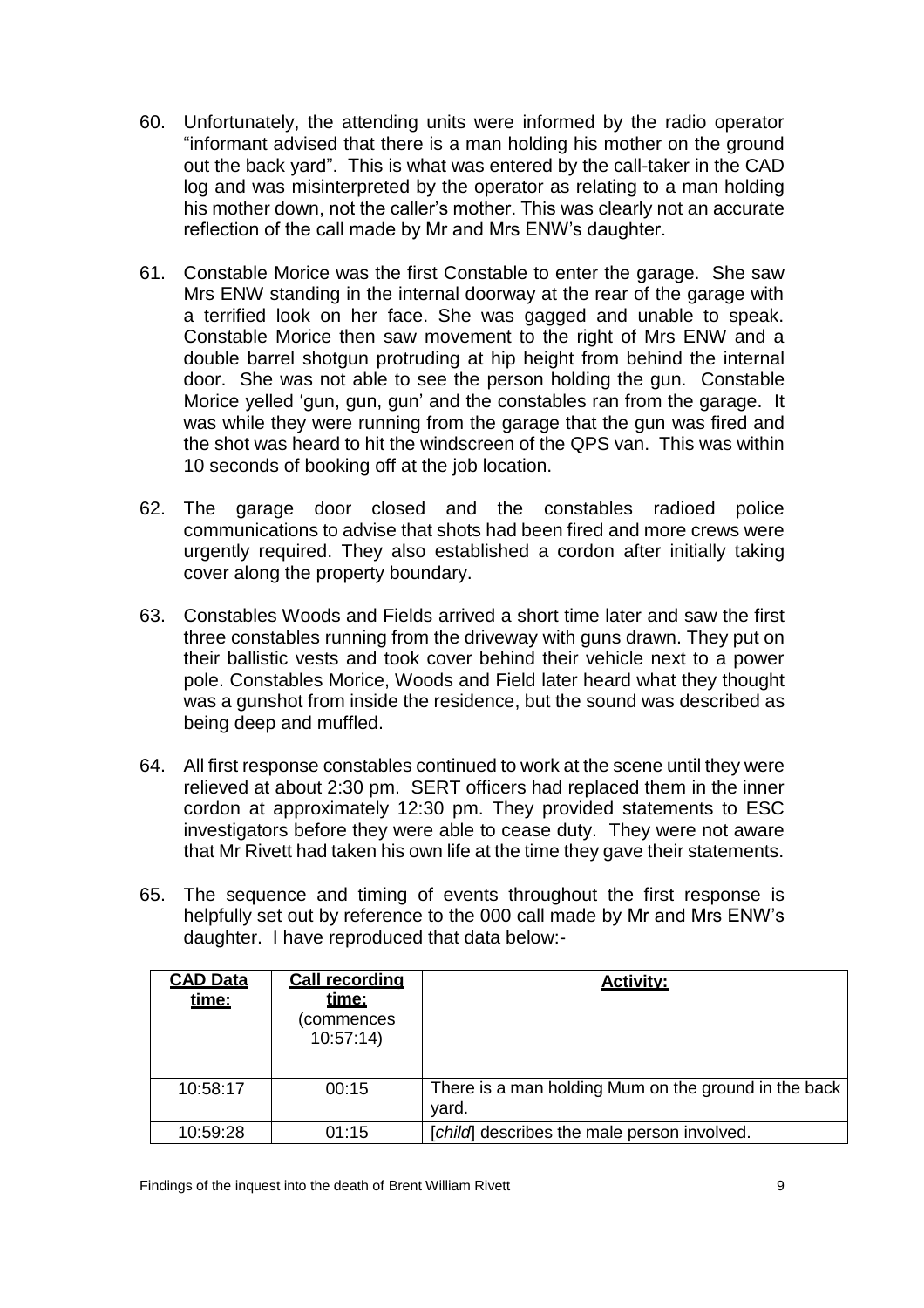| 11:00:12 | 02:18 | Mother's phone can be heard ringing.                                                                                                                                                                                                                                                                                                                                                                     |
|----------|-------|----------------------------------------------------------------------------------------------------------------------------------------------------------------------------------------------------------------------------------------------------------------------------------------------------------------------------------------------------------------------------------------------------------|
| 11:01:23 | 03:40 | [child] is in the upstairs bedroom with the door<br>locked.                                                                                                                                                                                                                                                                                                                                              |
| 11:03:25 | 05:40 | Male is trying to open the bathroom door.                                                                                                                                                                                                                                                                                                                                                                |
| 11:04:14 | 06:55 | [child] is 13 years old.                                                                                                                                                                                                                                                                                                                                                                                 |
| 11:05:00 | 07:16 | [child] can hear her Mother screaming downstairs.<br>Male is yelling at her.                                                                                                                                                                                                                                                                                                                             |
| 11:05:00 | 07:33 | Call taker hears loud bang in the background.                                                                                                                                                                                                                                                                                                                                                            |
| 11:06:45 | 08:37 | Male is in the bathroom with [child]. [child] is<br>screaming. Male can be heard in the background.<br>[child] says: "Please don't kill me."<br>Male is talking to [child].<br>[child] is asking "Please don't kill me, are you gunna<br>kill me?"<br>Mrs ENW tells [child]: "Just do as he tells you."<br>[child] is screaming.<br>Male tells them to get in a room.<br>[child] can be heard screaming. |
|          | 11:29 | Call taker says she cannot hear anything.                                                                                                                                                                                                                                                                                                                                                                |
| 11:09:41 | 11:46 | Male voice heard again.<br>Call taker says she can hear him.                                                                                                                                                                                                                                                                                                                                             |
| 11:11:04 | 13:12 | Male says he has just come back from Perth to find out<br>[son's name] is not even his son.<br>Sirens can be heard in the background.                                                                                                                                                                                                                                                                    |
| 11:15:09 | 16:35 | [child] screams and male voice heard.                                                                                                                                                                                                                                                                                                                                                                    |
| 11:17:23 | 19:55 | Call taker hears another loud bang, possibly shot.                                                                                                                                                                                                                                                                                                                                                       |
| 11:18:57 |       | Line remains open, nil conversations or noise can be<br>heard by call taker.                                                                                                                                                                                                                                                                                                                             |

- 66. This data shows that there were two loud bangs from inside the residence. The first occurred approximately 7 minutes and 30 seconds into the 000 call, and the second about 20 minutes into the 000 call. There is approximately 12 minutes and 30 seconds between the sounds. These are the only two sounds consistent with a shot being fired and this timing is consistent with the evidence of the constables who heard the second shot.
- 67. At the inquest I heard evidence from Regional Duty Officer, Inspector Sean Cryer, in relation to the police response from the time Mr Rivett took Mrs ENW into the house, and the sound of what was believed to have been the second gunshot.
- 68. Inspector Cryer gave evidence that he arrived on scene at about 11:55 am and took command of the situation. This was after the initial police response and after the second gunshot, which resulted in Mr Rivett's death.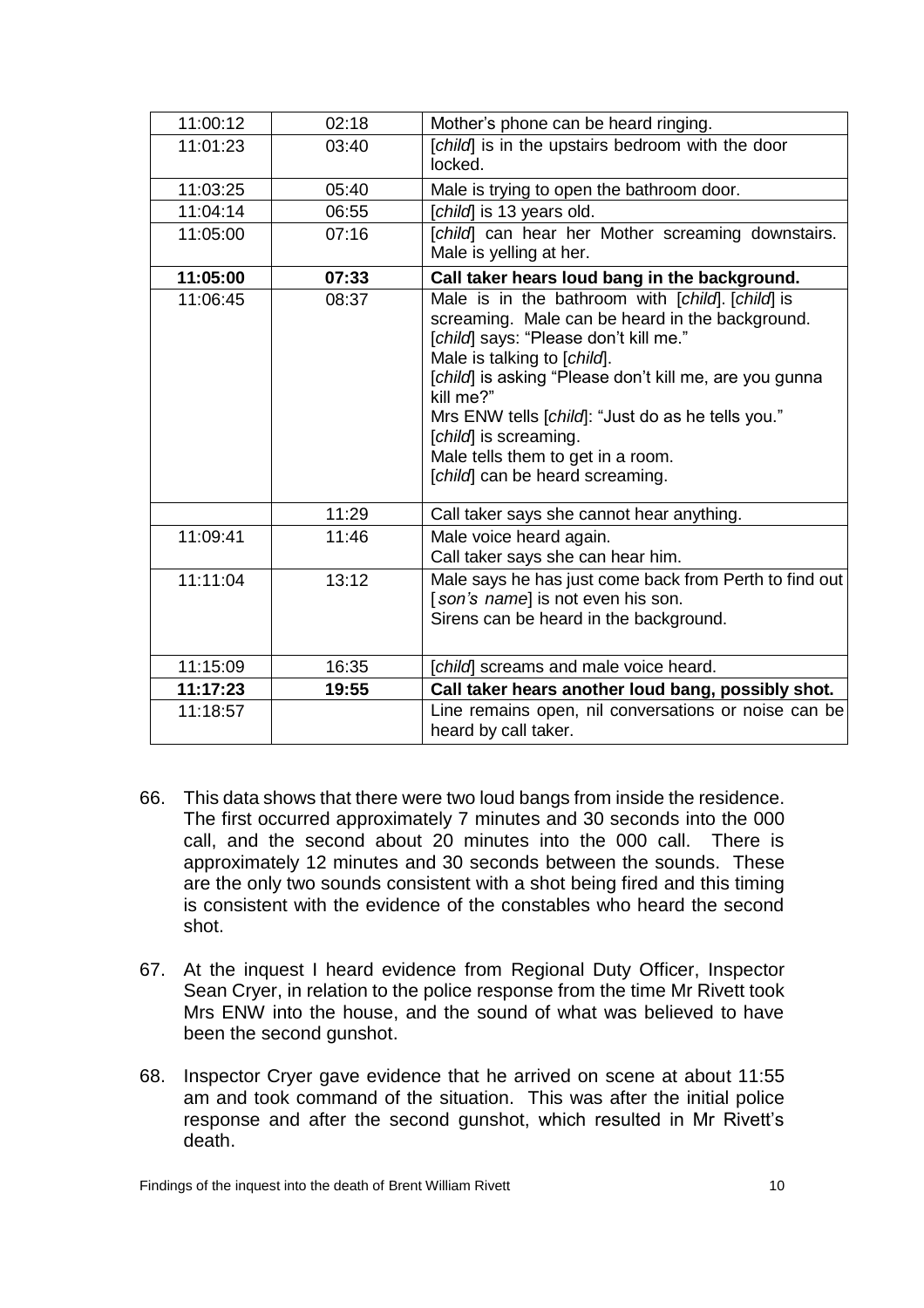- 69. Inspector Cryer gave evidence about a number of matters, including:
	- a range of instructions he provided (while en route) to the crews who were at the scene;
	- his request for the deployment of the Special Emergency Response Team (SERT); and
	- his declaration of an emergency in accordance with the *Public Safety Preservation Act 1986*.
- 70. Upon arriving at the scene Inspector Cryer confirmed that inner and outer cordons were in place and took up with the District Duty Officer for a briefing. The inner cordon was moved to a safer distance from the incident scene. It was confirmed that the residence was isolated, Mr Rivett was contained within the residence and evacuations of neighbouring dwellings had commenced. Officers with ballistic shields extracted one of the first response crews from close to the scene.
- 71. Inspector Cryer confirmed in his evidence that dog squad units were used in the inner cordon, and two vehicle blocks utilising "stingers" were in place to minimise the risk of escape in a motor vehicle. Inspector Cryer confirmed that the State Negotiator, Senior Sergeant Michelle Jarrett then arrived. Mobile and landline phones were isolated to enable communications on a dedicated line. In his evidence at the inquest, Inspector Cryer described the situational awareness of the residence, at this point, as being quite good. There were 'eyes on' the residence from all four sides, with cordons on each side.
- 72. Discussions were commenced outside the inner cordon with Mr ENW, who was able to provide information surrounding the identity of 'Brent', and what his motives might have been.
- 73. Inspector Cryer gave evidence about the main decisions made that afternoon. He said the first and foremost priority was to enter the house and retrieve the hostages safely. The advice he received from the SERT Inspector at the scene, as well as the Deputy Commissioner of Police, was to exhaust all options before entering the residence. The available intelligence was that the hostages were alive, but there had been no response from Mr Rivett.
- 74. The options were either forced entry or covert entry into the upstairs area. The forced entry option would have involved dynamic entry with "flash bang" devices, and a high probability of someone being injured or killed. The covert entry option was chosen, and involved the use of a ladder to insert various operatives to protect the hostages, unshackle them and then remove them down the ladder. This was ultimately successful.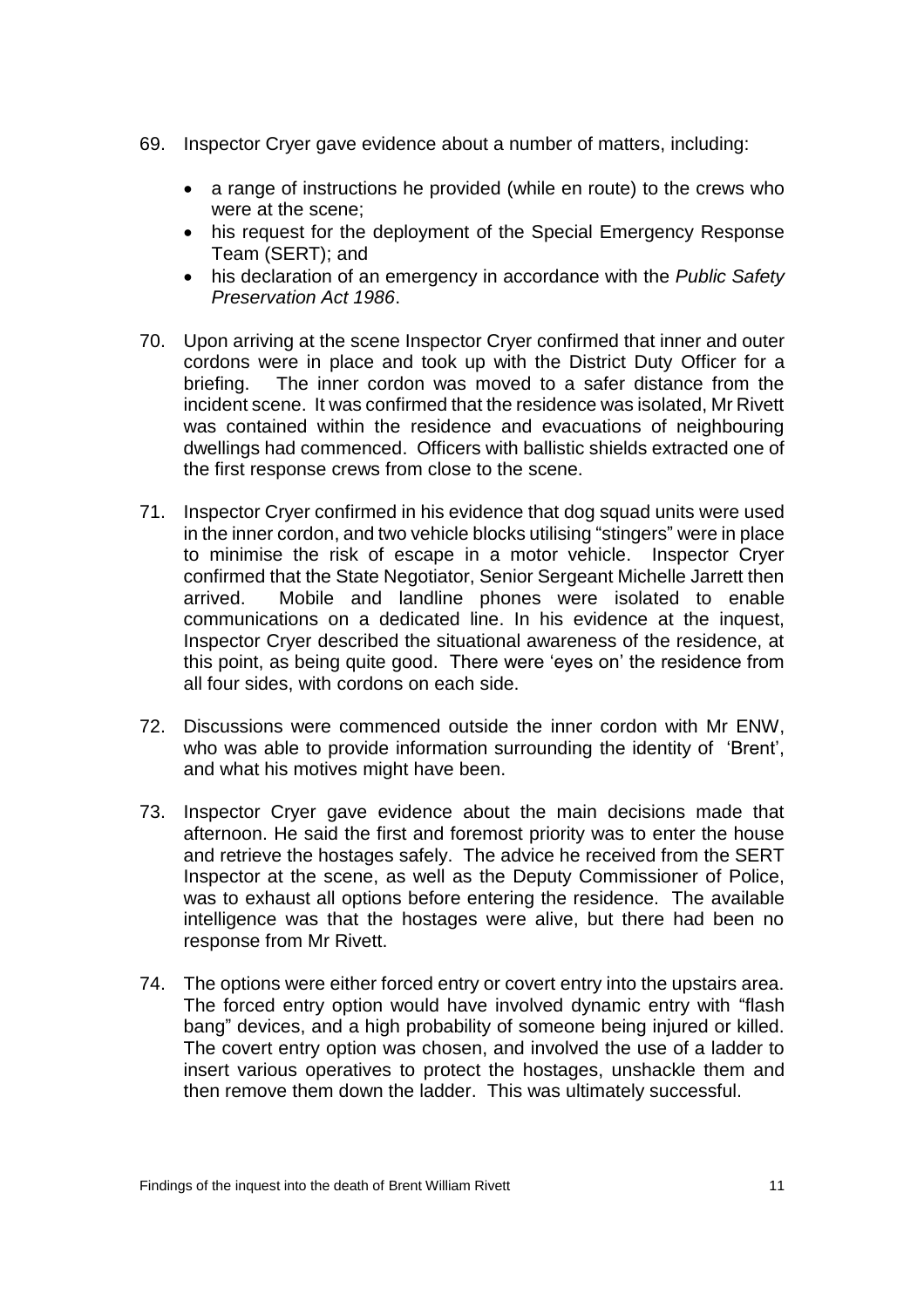- 75. Inspector Cryer confirmed his involvement on the day was managed, at all times, in conjunction with the Criminal Investigation Branch who were obtaining intelligence in relation to Mr Rivett's background, the negotiators, and SERT officers. There were 50-70 police deployed at the scene for up to 10 hours.
- 76. In his evidence, Inspector Cryer confirmed the sequence of events throughout the afternoon in terms of when the ENWs were extracted from the dwelling, the measures employed by the SERT team to understand what was happening inside the house, and how Mr Rivett was eventually located deceased in the upstairs part of the house.
- 77. Inspector Cryer's evidence is helpfully summarised in a table, produced by ESC Investigator Senior Sergeant Browne in his report. Relevant parts are reproduced below:

| 11:55 | Arrived at scene.<br>$\bullet$                                                                             |
|-------|------------------------------------------------------------------------------------------------------------|
| 12:10 | Briefed RCC.<br>$\bullet$                                                                                  |
|       | SERT Intelligence setting-up.<br>$\bullet$                                                                 |
| 12:15 | Requested air exclusion zone because of interference from<br>$\bullet$                                     |
|       | Media Choppers.                                                                                            |
| 12:25 | Requested mobile Police facility to the scene.<br>$\bullet$                                                |
| 12:35 | SERT Inspector advised the Bearcat was ready to go with<br>$\bullet$                                       |
|       | Negotiators.                                                                                               |
| 12:52 | Commenced moving forward with Negotiator's.<br>$\bullet$                                                   |
| 12:55 | Advice received phones had been approved for isolation.<br>$\bullet$                                       |
| 12:58 | Inspector SO-023 advised SERT had taken over the inner<br>$\bullet$                                        |
|       | cordon. Did a hand-over to him.                                                                            |
| 13:05 | Provided a SITREP to the RCC.<br>$\bullet$                                                                 |
| 13:11 | Bearcat still out front of residence attempting contact.<br>$\bullet$                                      |
| 13:35 | Contacted the on-call Inspector (Morganti) to advise.<br>$\bullet$                                         |
| 13:37 | Inspector SO-023 advised Deputy Commissioner<br>had<br>$\bullet$                                           |
|       | approved a dynamic entry into the residence. Also approved                                                 |
|       | use of a remote piloted aircraft (first time in operational use).                                          |
| 13:45 | SERT team being briefed for an Emergency Action to recover<br>$\bullet$                                    |
|       | hostages.                                                                                                  |
| 14:00 | Advised by Morganti he was travelling to the scene.<br>$\bullet$                                           |
| 14:30 | <b>Briefed RCC.</b><br>$\bullet$                                                                           |
|       | SERT removed palings from a rear fence and made first eye                                                  |
|       | contact with two female hostages. Knew for first time they                                                 |
|       | were alive and both held hands up to show they were                                                        |
|       | shackled. Confirmed they were the hostages in the situation                                                |
|       | and they called out that a person Brent was responsible.                                                   |
|       | Returned to Mr ENW and questioned him further on Brent and                                                 |
|       | reason for being at the house. ENW disclosed Brent thought<br>he (ENW) was having an affair with his wife. |
|       | Offender was identified as Brent William Rivett, dob:                                                      |
|       | 22/09/68.                                                                                                  |
|       |                                                                                                            |
|       | Hostages were identified as ENW's wife and daughter.                                                       |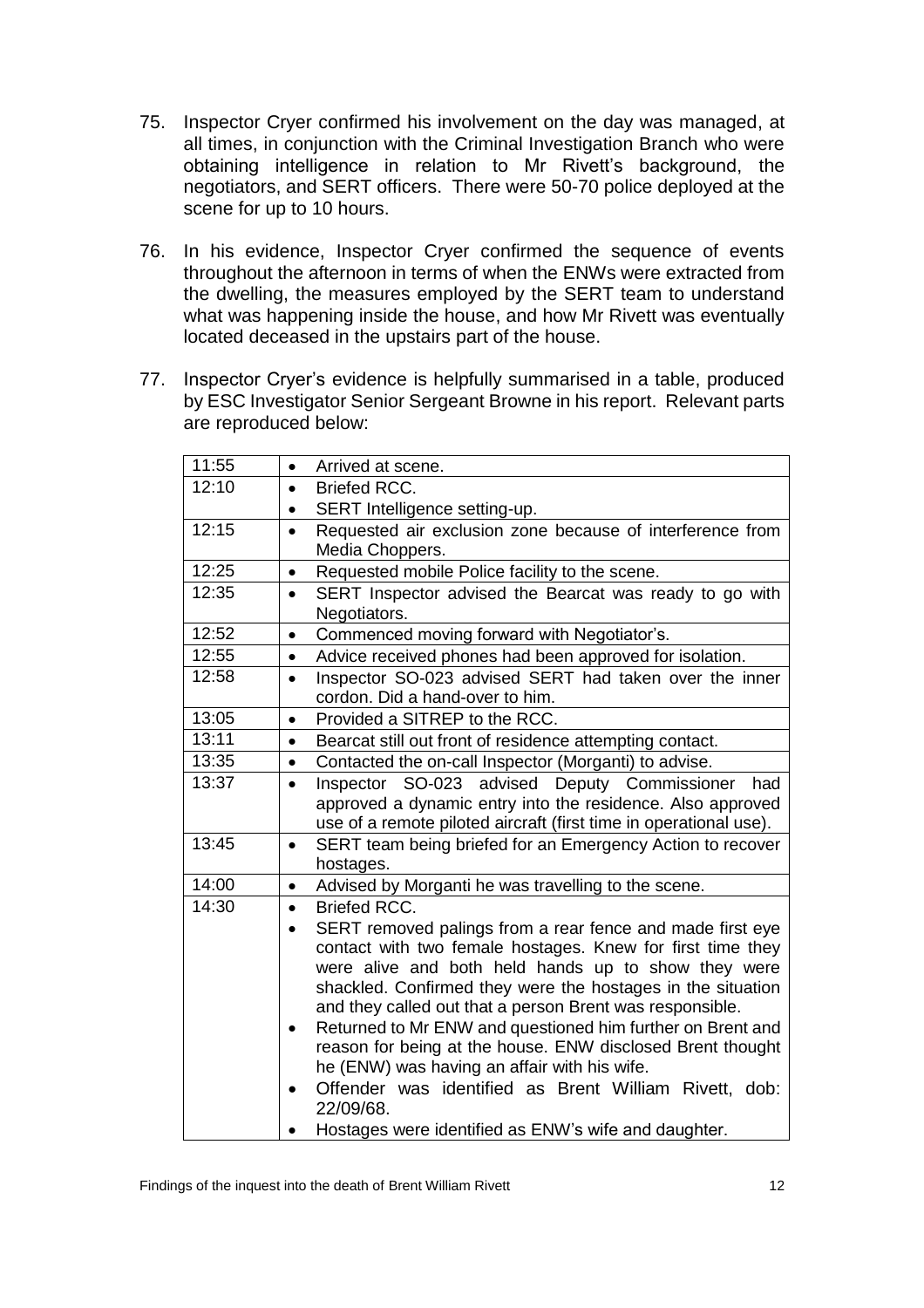| 15:50 | Inspector SO-023 advised all options had been exhausted<br>$\bullet$<br>(aerial vehicle, pole videos, robot videos, SERT operatives at<br>scene, incoming telephone lines). Needed to consider making<br>entry into the dwelling to rescue the hostages. All concurred<br>and SO-023 to brief Deputy Commissioner for final approval. |
|-------|---------------------------------------------------------------------------------------------------------------------------------------------------------------------------------------------------------------------------------------------------------------------------------------------------------------------------------------|
| 16:15 | • On return advised SERT had extracted two female hostages<br>from residence. Both were handcuffed and shackled. Taken to<br>QAS and medically treated.                                                                                                                                                                               |
| 16:30 | • SERT commenced slow procedure of putting robot into<br>dwelling (very slow process).                                                                                                                                                                                                                                                |
| 19:30 | Contacted by phone and advised deceased located upstairs<br>$\bullet$<br>with gunshot wound to head.                                                                                                                                                                                                                                  |

- 78. The interviews of each of the SERT operatives involved were tendered at the inquest. I have had regard to them and am satisfied there was no use of force against any person by them. The only methods adopted by the SERT team were the penetration of windows and doors, the use of a robot, pole cameras and tactical rocks (used to breach widows). This occurred only after the hostages were safely extracted.
- 79. The pole cameras identified Mr Rivett seated in a chair on the first level of the residence, clearly having suffered severe head trauma. It was at this time that police were able to enter the residence and physically locate Mr Rivett. He was declared deceased just after 7:30 pm.

#### <span id="page-14-0"></span>*Adequacy of Ethical Standards Command investigation*

- 80. The ESC investigation detailed the following exhibits of interest which were found after Mr Rivett's body was discovered:
	- a 12 gauge 'Urko' brand double barrel, break down shotgun;
	- a pair of handcuffs along with an ammunition pouch;
	- a black bum bag containing 3 x eye masks, 3 x rubber ball gags, a further pair of handcuffs, a small brown medicine type bottle (later identified to contain chloroform) and a syringe;
	- a black handled 'Leatherneck-Tanto' brand knife and sheath; and
	- 3 x white latex gloves.
- 81. Given the location of these items at the ENW house, the ESC investigation found that Mr Rivett had attended at the house on 26 December 2013 with the intention of either robbing it and/or to seek some sort of revenge. It is unknown whether Mr Rivett may have sat and watched the property for a period of time before attending and detaining Mrs ENW in the backyard.
- 82. For the purposes of my findings, it is unnecessary for me to determine why Mr Rivett was at the house, over and above what the police investigation has already concluded. Whatever his original motives, his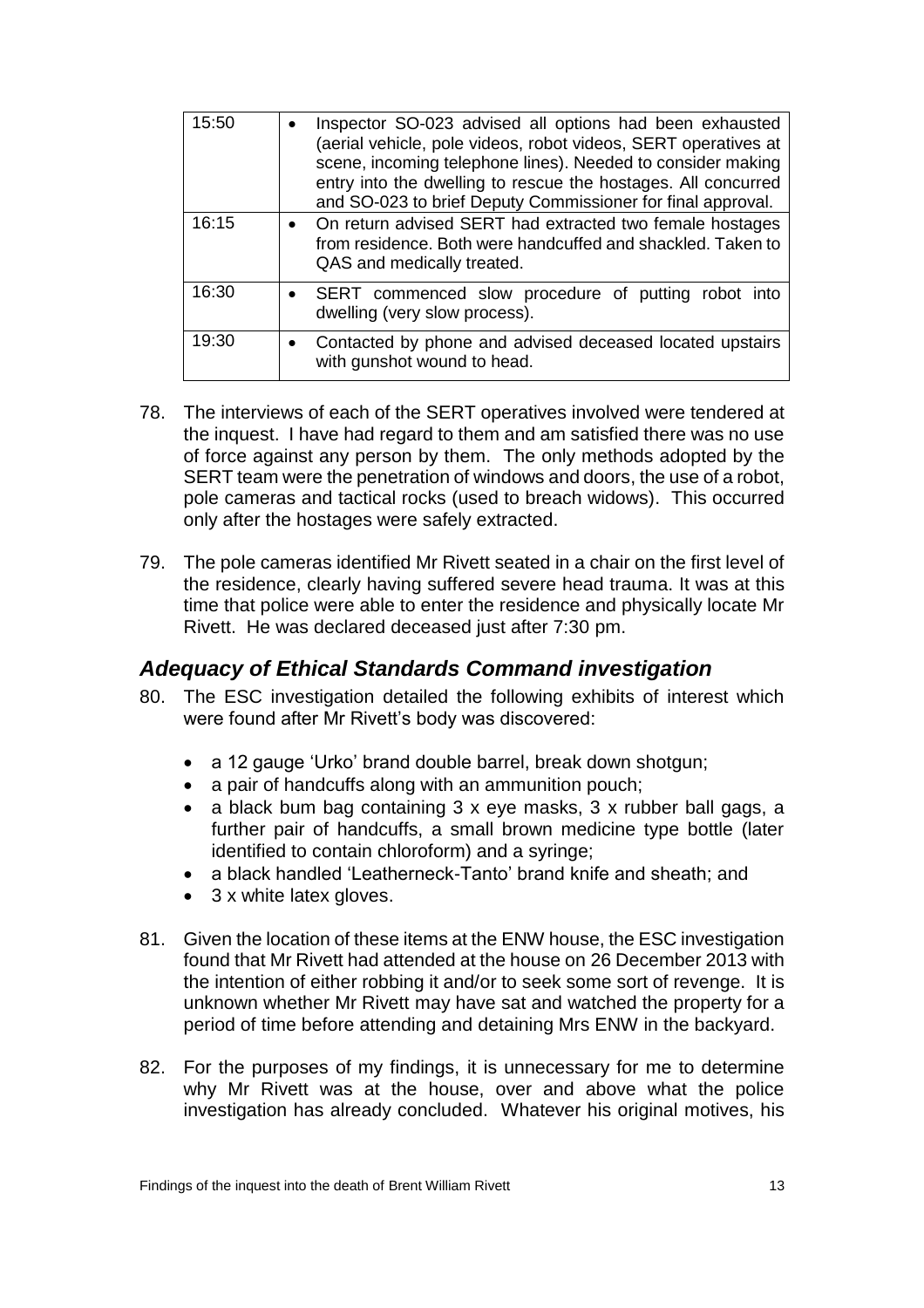plans clearly went awry when he was confronted by police officers, as he was about to leave the residence.

- 83. All police witnesses were interviewed with respect to their knowledge and application of police training with respect to the incident. None of the constables involved was able to identify anything that could have been done differently, or in a better way.
- 84. The investigation concluded that it is likely that Mr Rivett panicked after police surrounded the house and decided soon after to end his own life. There was no evidence implicating any other person as being directly involved in the death. There was no evidence that any of the first response police constables or other officers involved acted inappropriately or contrary to QPS policy or training.

## <span id="page-15-0"></span>**Conclusions**

- 85. I conclude that Mr Rivett died from a self-inflicted gunshot wound to the head. I find that none of the police constables or other witnesses at the ENW's residence caused or contributed to his death in any way.
- 86. I am satisfied that the actions and decisions made by the attending police constables in the immediate lead up to Mr Rivett's death were appropriate and timely. The attending constables or other QPS officers could not have reasonably prevented Mr Rivett's death.
- 87. QPS officers were not aware Mr Rivett had taken his life shortly after he was confronted by police officers as he went to leave the ENW residence. They continued to act to ensure the safety of the hostages in accordance with the relevant QPS policies, including the Siege Management Strategy. After the hostages were extracted they maintained efforts to open negotiations with Mr Rivett until it became apparent that he was deceased.
- 88. I am satisfied that the investigation conducted into Mr Rivett's death by the Ethical Standards Command was appropriate, thorough, and covered all relevant areas of investigation. I am satisfied that the protocols established to investigate deaths in custody in accordance with the Queensland Police Service Operational Procedures Manual were complied with.

## <span id="page-15-1"></span>**Findings required by s.45**

89. I am required to find, as far as is possible, the medical cause of death, who the deceased person was and when, where and how he came by his death. As a result of considering all the material contained in the exhibits, I am able to make the following findings:

**Identity of the deceased** – The deceased person was Brent William Rivett.